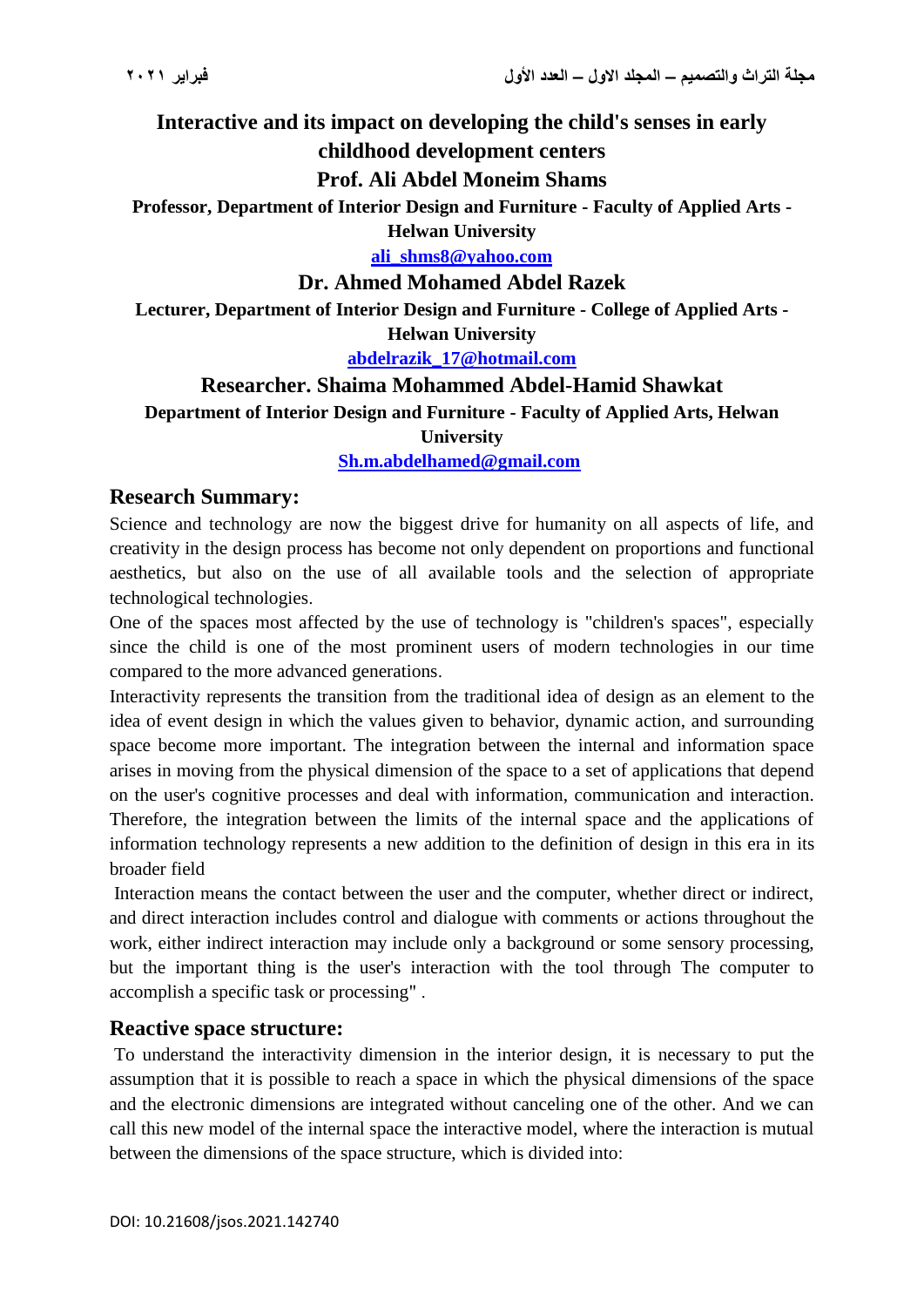### **A- The physical structure of a vacuum:**

It includes walls, ceilings, floors, and furniture units for each activity separately.

### **B- The electronic structure of the vacuum: it is divided into**

• **Physical equipment**: These are wires, equipment and communication units responsible for transmitting information.

• **Electronic programs**: It is a set of laws and programs that carry out the process of interaction and the process of movement and receiving orders.

Therefore, the basic structure of the interactive space consists of both the physical and electronic structure of the space, each with its contents, taking into account the effects that each of them have on the other, which leads to the development of the performance of the interactive structure of the used space. It can be said that the user's activities have become distributed between these two spaces. Taking advantage of that provided by each vacuum of capabilities and components that suit every activity.

## **Definition of interactive education:**

It is a method used in education and training that depends on the interaction between children and the teacher, as well as on the interaction between children and each other.

## **The importance of technology in designing spaces for children:**

 •Sensory Perception: where illustrations and shapes play an important role in clarifying the written words of the child. And closer to the content to be communicated to him.

• **Understanding:** Where educational technology means help the child to distinguish between objects and distinctions, such as distinguishing colors.

• **Skills:** They are important in the child's learning of new skills, such as social skills and pronunciation, or learning a mathematical skill, or the skill of drawing and using color.

**Diversity of experiences**: Through the use of educational aids, it is possible to diversify the experiences provided to the child in the classroom, giving him the opportunity to watch, listen, practice and meditate. Thus, all the child's senses participate in the learning processes, which leads to the consolidation of learning.

• Teaching aids help in diversifying the teaching methods.

• **Shortening the time of instruction**: by using some educational means, the time required for learning can be reduced

It encourages learning and strengthens the survival of information due to the active participation of children.

They begin with more communication with those around them, for example talking to their peers or showing teachers and parents what they have done.

# **Features and characteristics of interactive space:**

• **Forming new spatial relationships:** the formation of new spatial relationships does not depend on the spatial dimensions as a determinant of easy access to the goal and instead has become dependent on communication technology and the electronic connectivity elements used that determine the speed of communication, that is, access to information that changes the formative dimensions or influences within The void is not affected by the fact that it is stored in an information center near the user, in the same space, or far from him in another place.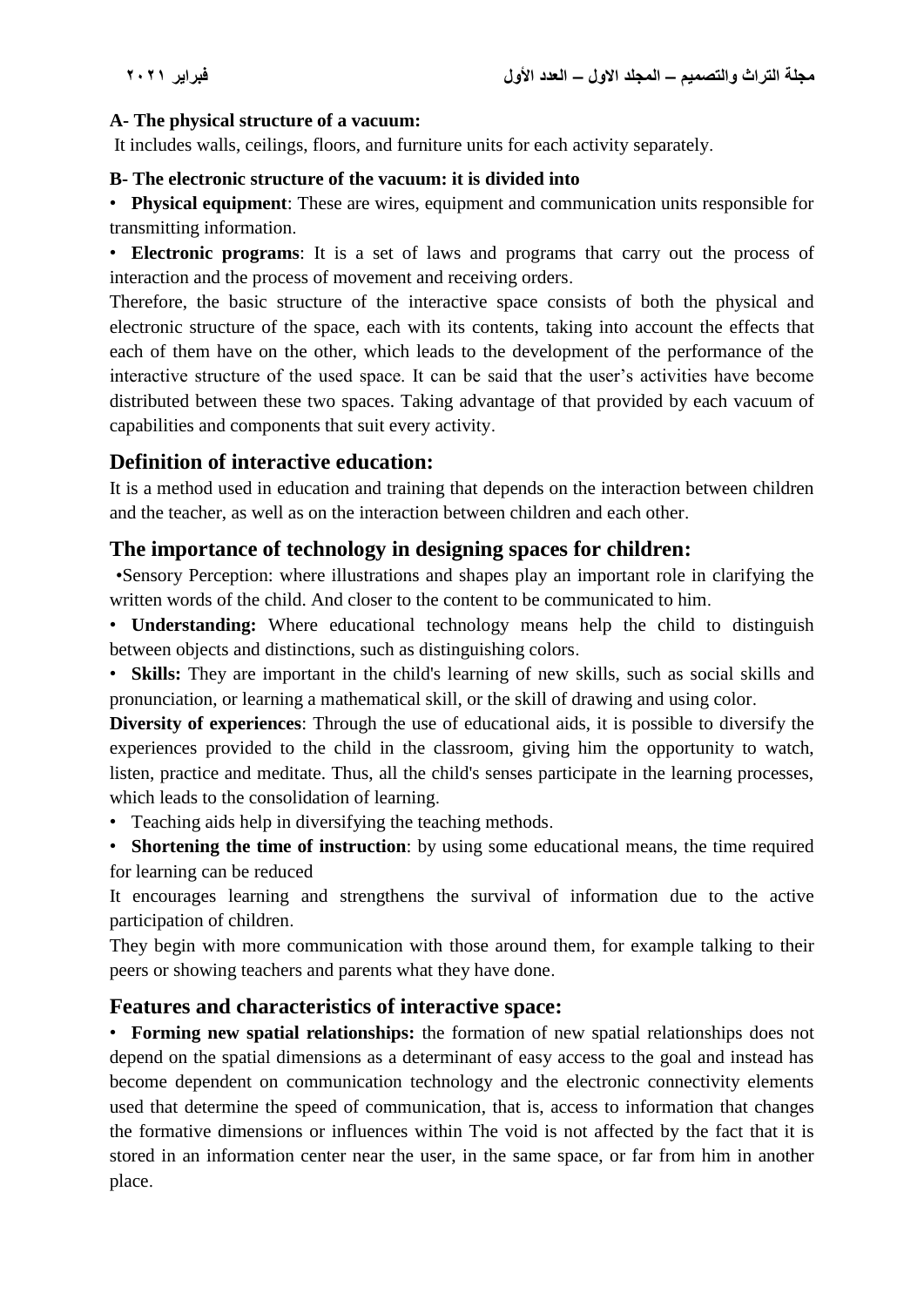• **Flexibility:** It is also characterized by a high degree of flexibility, as it is easy to modify its components and change its system without being bound by physical parameters.

• **Development:** This vacuum is characterized by the accelerating development mechanisms that characterize information and communication technology.

• **Personal Appropriateness:** It is characterized by the appropriateness of the child's personality traits, where the view of the electronic content of this space can be changed to suit the characteristics of each child without affecting the rest of the children or the efficiency and effectiveness of the activity.

 **The transformation from physical dimensions to electronic:** the transformation of the internal space into an information group instead of walls, ceilings and floors. The electronic space also provided different types of environments for the child, through which he can interact with each other and with the surrounding environment through new values of temporal and spatial relationships.

# **Technical studies of interacting surfaces that make up children's spaces.**

We will deal with the study of the technology of interacting surfaces that make up children's spaces, and it is worth noting that these interactive surfaces are used in one determinant within the space designated for the child, such as (floors, walls, or furniture units ... etc) only, and the building is not completely interactive so as not to distract the child. This is because the interactive surface does an act of attracting the child's attention, which raises the child's astonishment and his love of exploring things, but with more than one interactive determinant, the child's cognitive abilities are dispersed to keep up with the specified and interact with it.

# **A- Smart Interactive Floor**

The interactive floor combines the perception of body movement and the effect of this movement on surfaces and the floor. The interactive floor transforms the spaces of the floor into an enjoyable experience as a result of the changing shape of the floor according to the movement of the child passing over it.

- **Interactive floor through contact:**
- **Interactive floor by projection method:**
- **Interactive floor with sensor cells**

# **B- Interactive walls**

- **Natural trail**
- **Reactive paint**

# **C- Interactive Furniture:**

INTERACTIVE LEAVES CHAIR

# **D- Interactive educational units**

Among the models of interactive surfaces are the interactive desk and the interactive writing boards, which consist of a Prespex flatbed and a special projector.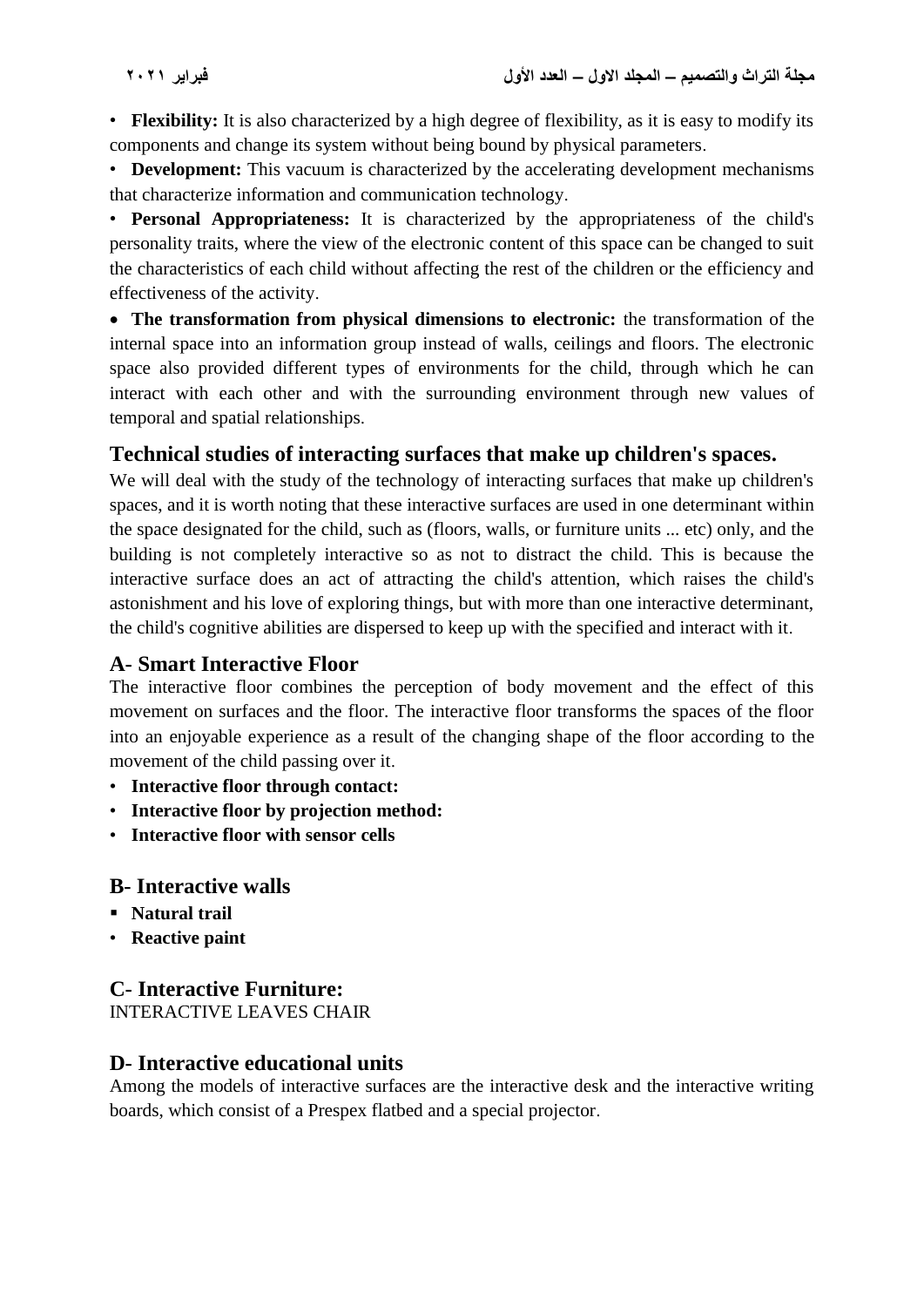### **Interactive Whiteboard**

A white sensitive electronic display (panel) that is dealt with using the sense of touch (with a finger or digital ink pens) and is connected to a computer where it displays and interacts with the various computer applications stored on the computer, either directly or from a distance.

### **The interactive desk**

The table system was established with adding elements of the sensor wooden table, there are air network A Mesh- Like Antenna is made of copper wire and are themed on the table. The cell and the number of cells are 10x10 and the grid covers a distance of 80x90 cm.

## • **Pictionaire Interactive Table with Digital Cameras:**

Human touch table using gestures.

### • **Displax Crayon Interactive Table:**

Displax has launched an interactive desk to be used by children and it consists of a hard disk surface and an interactive surface, and it comes with a set of applications designed to help children learn and allows your children to draw an unlimited amount of pictures and comes pre-programmed with lessons.

#### • **Mesa Classroom Office:**

An office designed by Phelan Mille, works via a touch screen and includes grammar checking, spell checking, a dictionary of transcripts, and a math section, including the ability to "free write" to improve handwriting, and it is connected to the Internet, and it interacts even with the real paper, It can be wiped by the child's hand, and it is a desk that accommodates two children.

# **E- The Interactive Baby Bed, Sleep IQ:**

The interactive bed for children has several advantages as the ability to change the head position from the sleeping position to the reading position. It is able to adjust the bed pressure according to the child's growth, and parents can follow the child's activities during the night periods by storing information that is sent to the parents' phone the number of times the child woke up at night as well as monitoring the extent of rest that the children may get during the night.

## **References:**

Raafat ,Wael. "Eltafaaolya kanamozag letakamol al faragh el dakhely w el elektrony " bahs manshor – moatamar el fenn el gamila fe masr maaet aam mn el ebdaa – kolyet el fnon el gamila – gamaet helwan – el kahera – 2008.

**(1) <http://www.autism.org.uk/technology>**

**(2) http://www.yankodesign.com/2010/01/06/hitchhikers-guide-to-the-classroom/**

**(3) https://www.microsoft.com/en-us/research/wp-content/uploads/2016/10/Capture-3- 480x280.jpg**

**(4) http://videos.winfuture.de/1929.jpg**

**(5) http://www.ubergizmo.com/2010/03/displax-crayon-interactive-table/**

**(6) https://www.prlog.org/11001368-kids-kids-of-clayton-nc-announces-implementationof-smartboards-into-curriculum.html**